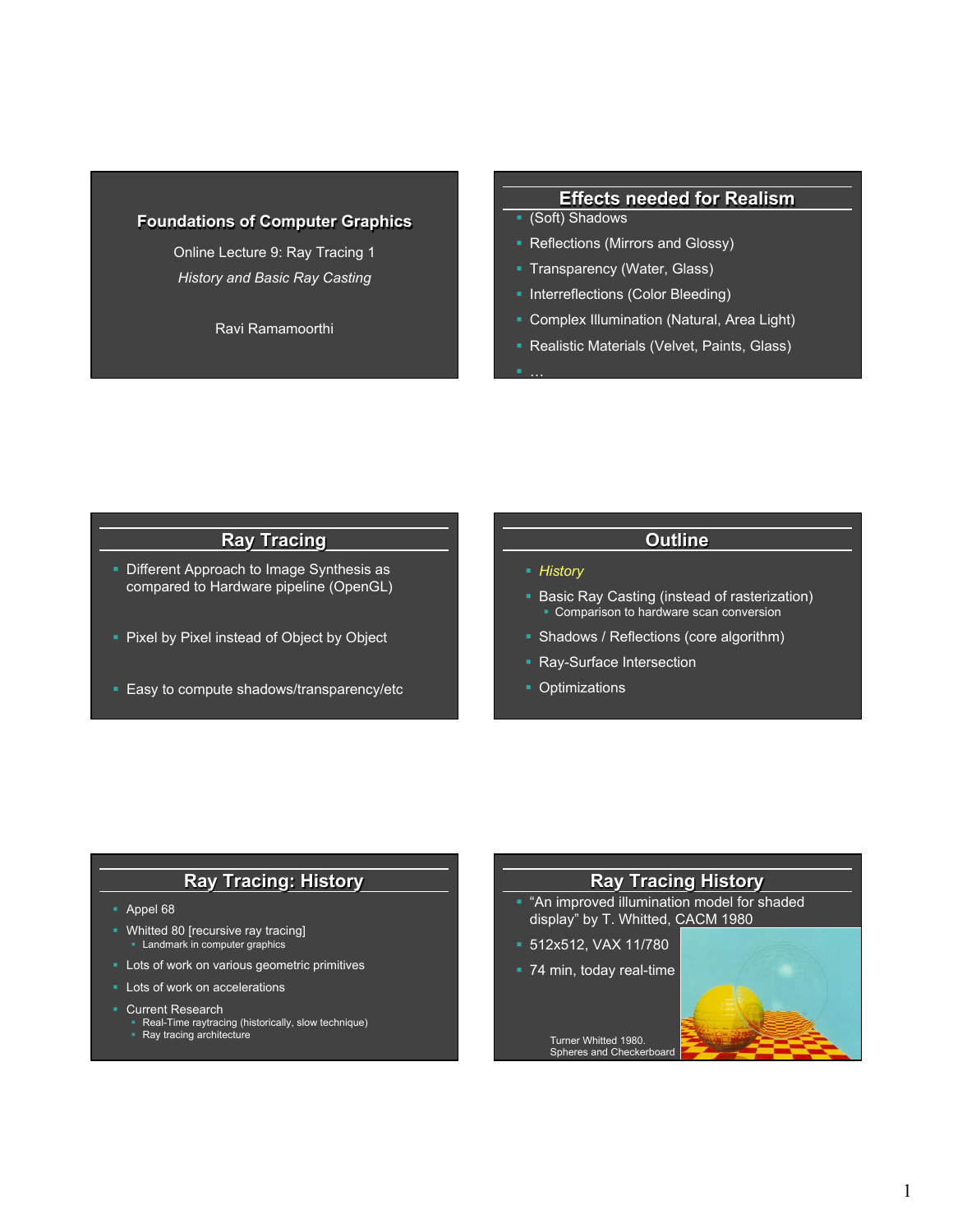#### **Outline in Code**

Image Raytrace (Camera cam, Scene scene, int width, int height) { Image image = new Image (width, height) ; for (int  $i = 0$ ;  $i <$  height;  $i+1$ ) for (int  $j = 0$  ;  $j <$  width ;  $j++)$  { Ray ray = RayThruPixel (cam, i, j) ; Intersection hit = Intersect (ray, scene) ; image[i][j] = FindColor (hit) ; } return image ; }

#### **Outline**

- History
- § *Basic Ray Casting (instead of rasterization)*  • Comparison to hardware scan conversion
- Shadows / Reflections (core algorithm)
- Ray-Surface Intersection
- Optimizations

## **Ray Casting**

Produce same images as with OpenGL

- § Visibility per pixel instead of Z-buffer
- Find nearest object by shooting rays into scene
- Shade it as in standard OpenGL



#### **Comparison to hardware scan-line**

- **Per-pixel evaluation, per-pixel rays (not scan-convert** each object). On face of it, costly
- But good for walkthroughs of extremely large models (amortize preprocessing, low complexity)
- More complex shading, lighting effects possible

#### **Foundations of Computer Graphics**

Online Lecture 9: Ray Tracing 1 *Core Algorithm: Shadows and Reflections* 

Ravi Ramamoorthi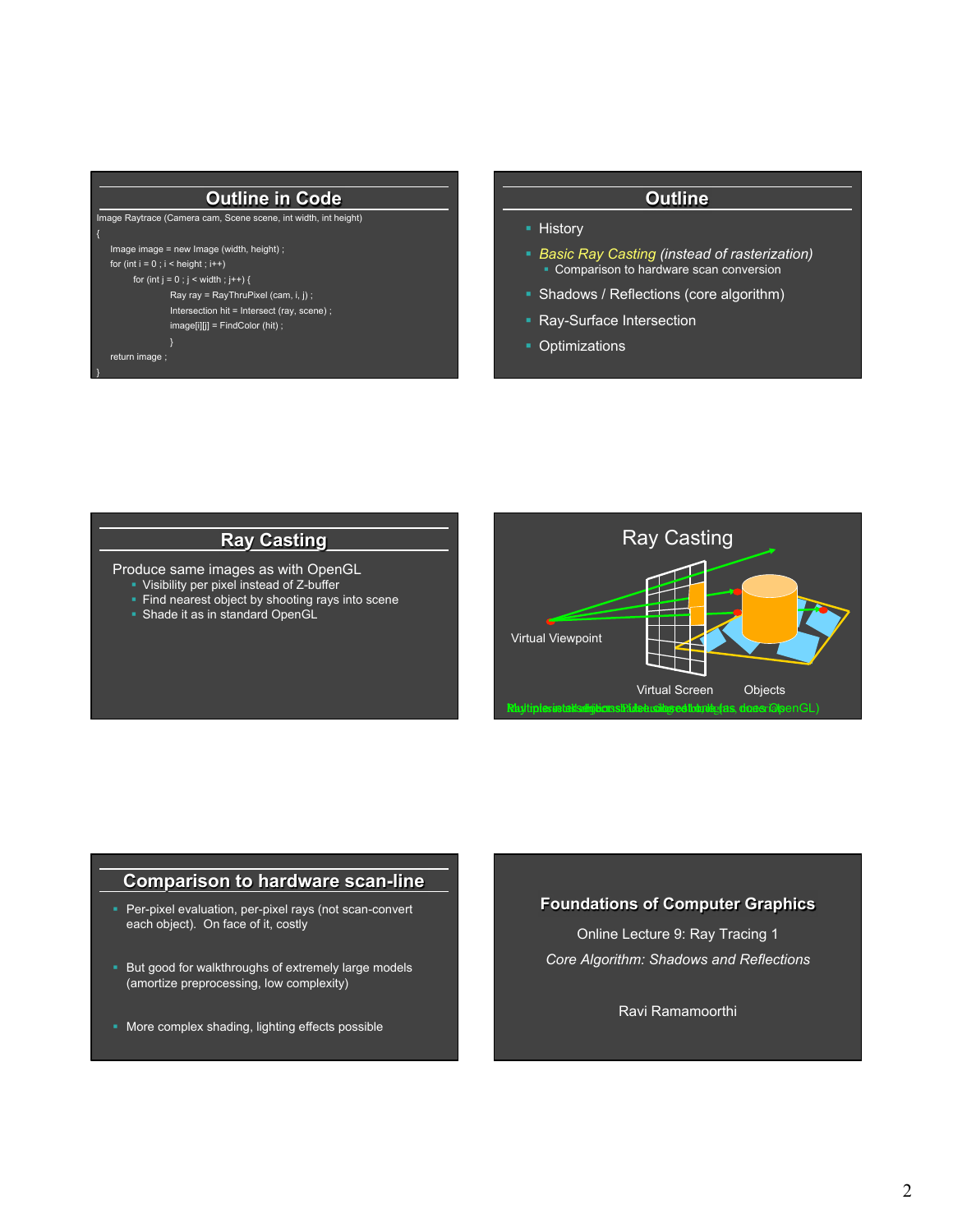#### **Outline**

- § History
- Basic Ray Casting (instead of rasterization) ■ Comparison to hardware scan conversion
- § *Shadows / Reflections (core algorithm)*
- Ray-Surface Intersection
- Optimizations



## Shadows: Numerical Issues

- % Numerical inaccuracy may cause intersection to be
- below surface (effect exaggerated in figure) % Causing surface to incorrectly shadow itself
- Move a little towards light before shooting shadow ray



## **Recursive Ray Tracing**

#### For each pixel

- § Trace Primary Eye Ray, find intersection
- Trace Secondary Shadow Ray(s) to all light(s)<br>
Color = Visible ? Illumination Model : 0 ;
- Trace Reflected Ray<br>■ Color += reflectivity \* Color of reflected ray

#### **Problems with Recursion**

- Reflection rays may be traced forever
- § Generally, set maximum recursion depth
- Same for transmitted rays (take refraction into account)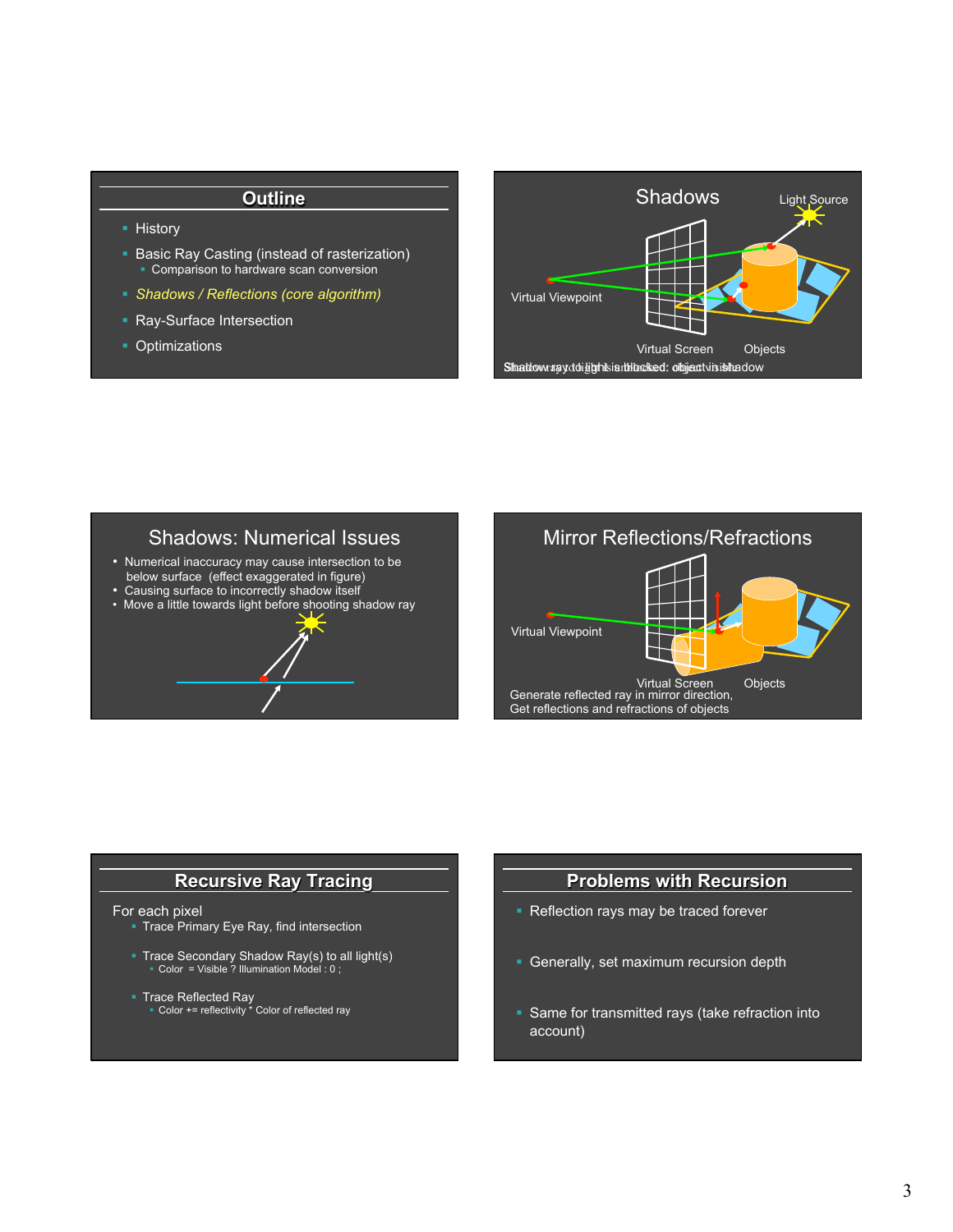## Effects needed for Realism

- (Soft) Shadows
- Reflections (Mirrors and Glossy)
- Transparency (Water, Glass)
- Interreflections (Color Bleeding)
- Complex Illumination (Natural, Area Light)

Discussed in this lecture Not discussed but possible with distribution ray tracing Hard (but not impossible) with ray tracing; radiosity methods

#### Foundations of Computer Graphics

Online Lecture 9: Ray Tracing 1 *Ray-Surface Intersection* 

Ravi Ramamoorthi

## **Outline**

- § History
- Basic Ray Casting (instead of rasterization) **• Comparison to hardware scan conversion**
- Shadows / Reflections (core algorithm)
- § *Ray-Surface Intersection*
- **Optimizations**

## **Ray/Object Intersections**

- **Heart of Ray Tracer** 
	- One of the main initial research areas
	- § Optimized routines for wide variety of primitives
- Various types of info
	- Shadow rays: Intersection/No Intersection
	- Primary rays: Point of intersection, material, normals
- Texture coordinates
- § Work out examples § Triangle, sphere, polygon, general implicit surface



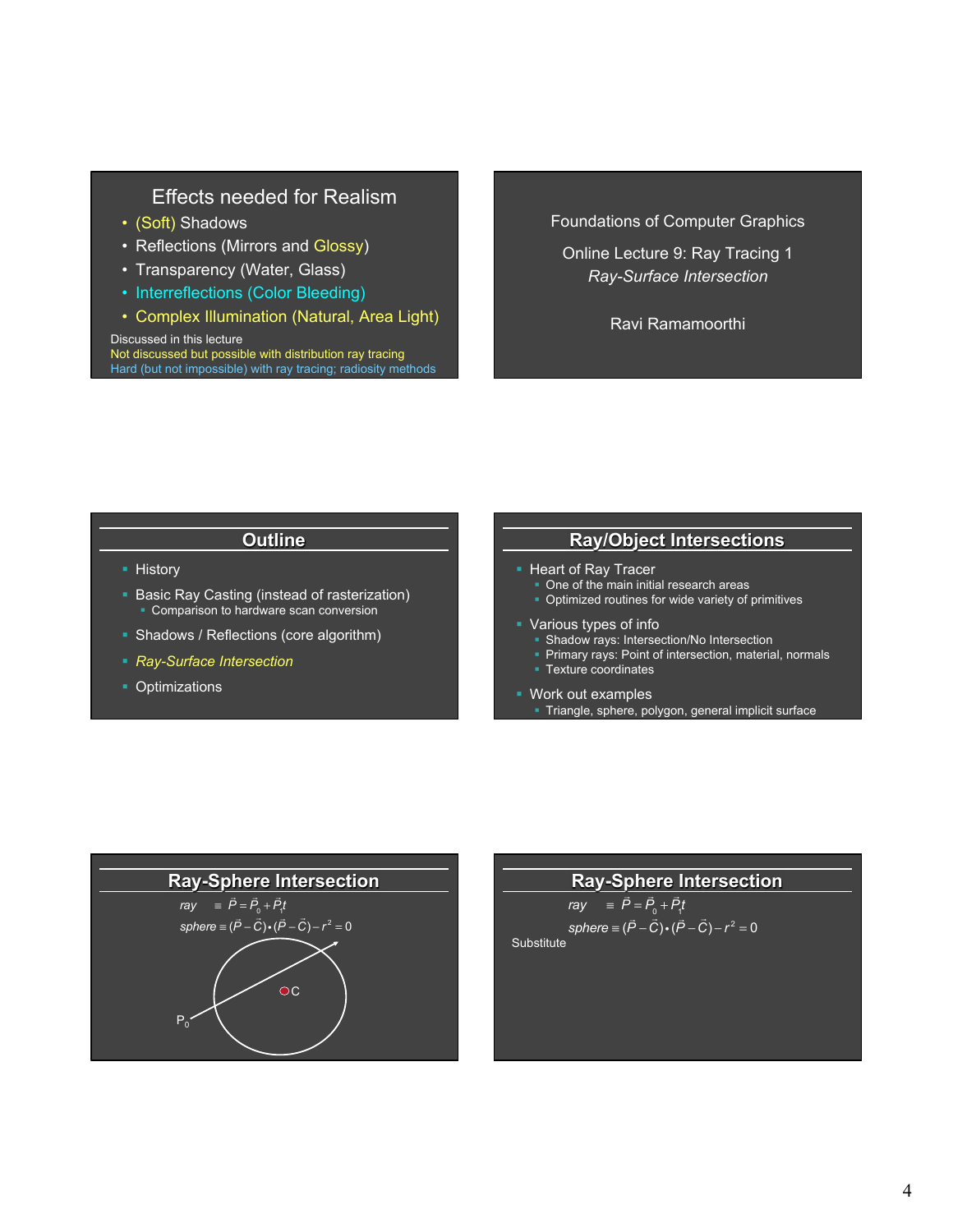#### **Ray-Sphere Intersection**

 $ray = \vec{P} = \vec{P}_0 + \vec{P}_1 t$  $sphere \equiv (\vec{P} - \vec{C}) \cdot (\vec{P} - \vec{C}) - r^2 = 0$ Substitute<br>ray *ray* <sup>≡</sup> *<sup>P</sup>* <sup>=</sup> *<sup>P</sup>*<sup>0</sup> <sup>+</sup> *P*1 *t*  $sphere = (\vec{P}_0 + \vec{P}_1 t - \vec{C}) \cdot (\vec{P}_0 + \vec{P}_1 t - \vec{C}) - r^2 = 0$ **Simplify** 

#### **Ray-Sphere Intersection**

 $ray = \vec{P} = \vec{P}_0 + \vec{P}_1 t$  $sphere \equiv (\vec{P} - \vec{C}) \cdot (\vec{P} - \vec{C}) - r^2 = 0$ Substitute<br>ray *ray* <sup>≡</sup> *<sup>P</sup>* <sup>=</sup> *<sup>P</sup>*<sup>0</sup> <sup>+</sup> *P*1 *t*  $sphere = (\vec{P}_0 + \vec{P}_1 t - \vec{C}) \cdot (\vec{P}_0 + \vec{P}_1 t - \vec{C}) - r^2 = 0$ **Simplify**  $t^2(\vec{P}_1 \cdot \vec{P}_1) + 2t \vec{P}_1 \cdot (\vec{P}_0 - \vec{C}) + (\vec{P}_0 - \vec{C}) \cdot (\vec{P}_0 - \vec{C}) - r^2 = 0$ 

## **Ray-Sphere Intersection**

 $\frac{1}{t^2(\vec{P}_1 \cdot \vec{P}_1) + 2t \vec{P}_1 \cdot (\vec{P}_0 - \vec{C}) + (\vec{P}_0 - \vec{C}) \cdot (\vec{P}_0 - \vec{C}) - r^2 = 0}$ 

- Solve quadratic equations for t • 2 real positive roots: pick smaller root
- Both roots same: tangent to sphere
- One positive, one negative root: ray origin inside sphere (pick + root)
- Complex roots: no intersection (checkdiscriminant of equation first)

### **Ray-Sphere Intersection**

- Intersection point:  $ray \equiv \vec{P} = \vec{P}_0 + \vec{P}_1 t$
- § Normal (for sphere, this is same as coordinates in sphere frame of reference, useful other tasks) *<sup>P</sup>* <sup>−</sup>

$$
normal = \frac{P - C}{|\vec{P} - \vec{C}|}
$$



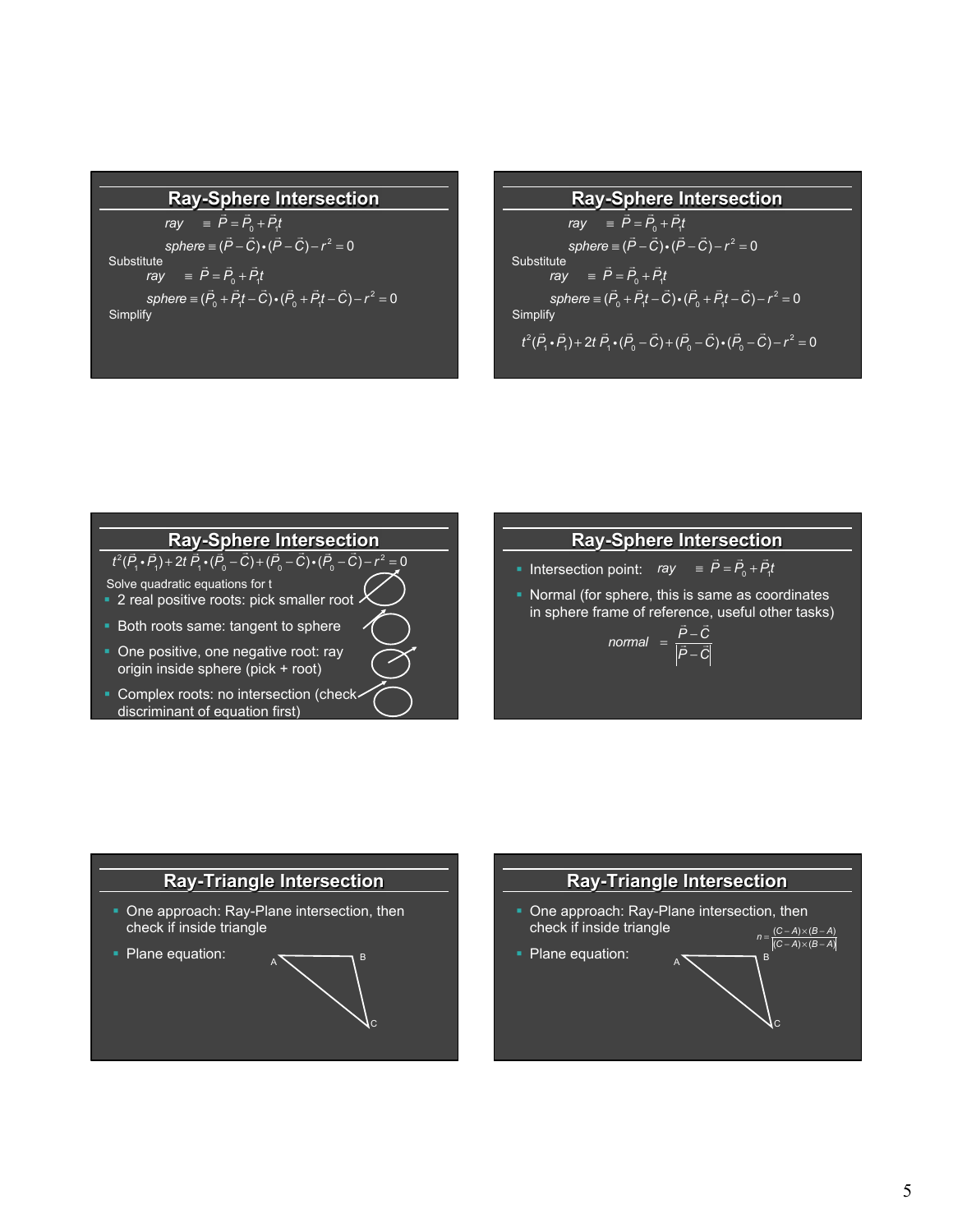



# **Ray inside Triangle**

- Once intersect with plane, need to find if in triangle
- § Many possibilities for triangles, general polygons
- § We find parametrically [barycentric coordinates]. Also useful for other applications (texture mapping)



 $P = \alpha A + \beta B + \gamma C$  $\alpha \geq 0, \beta \geq 0, \gamma \geq 0$ 



#### **Other primitives**

- § Much early work in ray tracing focused on ray-primitive intersection tests
- § Cones, cylinders, ellipsoids
- § Boxes (especially useful for bounding boxes)
- § General planar polygons
- Many more

## **Ray-Tracing Transformed Objects**

We have an optimized ray-sphere test But we want to ray trace an ellipsoid...

#### Solution: Ellipsoid transforms sphere

- Apply inverse transform to ray, use ray-sphere
- Allows for instancing (traffic jam of cars)

Mathematical details worked out next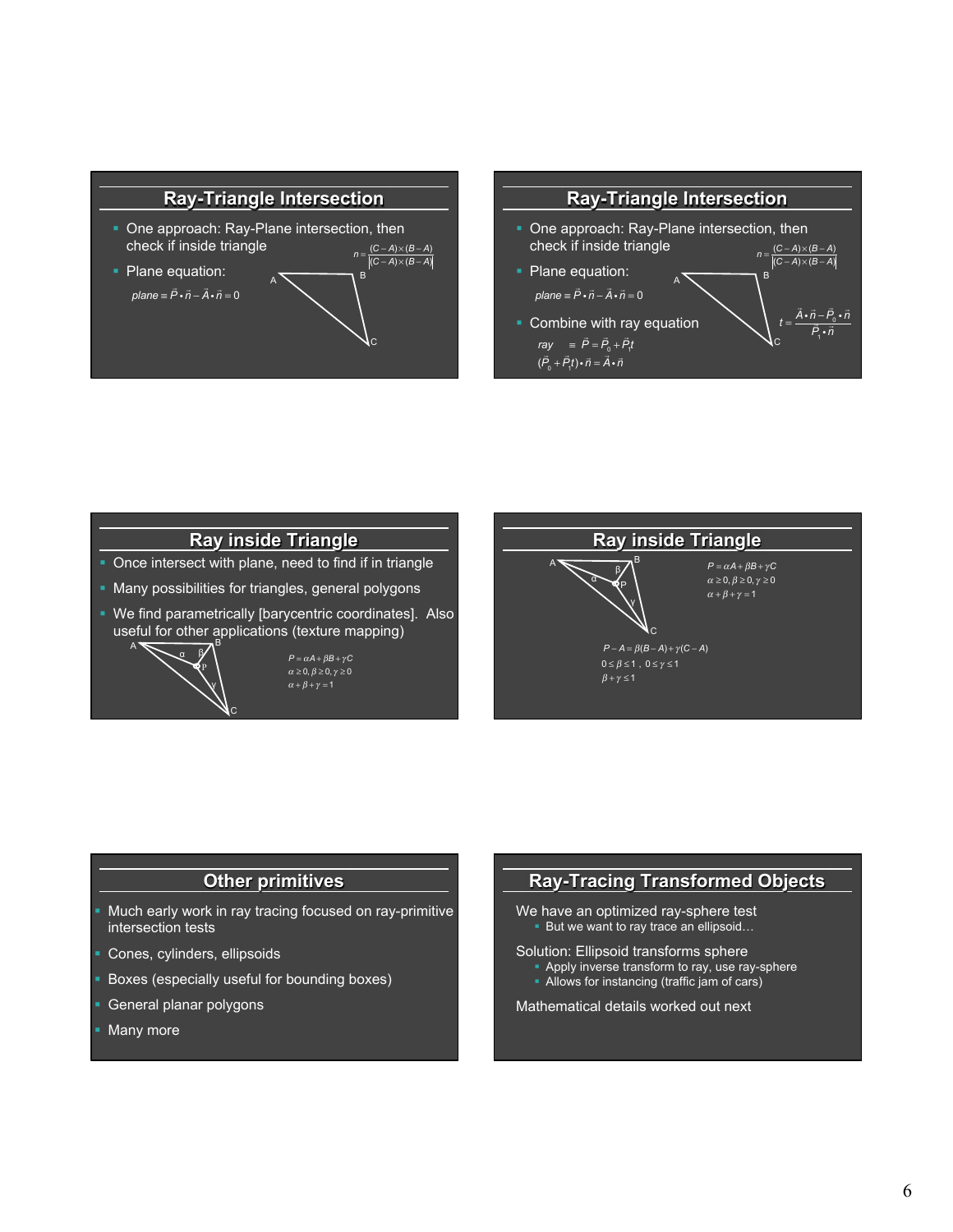## **Transformed Objects Transformed Objects**

- § Consider a general 4x4 transform M (matrix stacks)
- Apply inverse transform M-1 to ray
	- § Locations stored and transform in homogeneous coordinates
	- § Vectors (ray directions) have homogeneous coordinate set to 0 [so there is no action because of translations]
- Do standard ray-surface intersection as modified
- § Transform intersection back to actual coordinates • Intersection point p transforms as Mp
	- Normals n transform as  $M<sup>t</sup>n$ . Do all this before lighting

#### **Foundations of Computer Graphics**

Online Lecture 9: Ray Tracing 1 *Optimizations* 

Ravi Ramamoorthi

#### **Outline**

- History
- § Basic Ray Casting (instead of rasterization) ■ Comparison to hardware scan conversion
- § Shadows / Reflections (core algorithm)
- § Ray-Surface Intersection
- § *Optimizations*
- § Current Research

#### **Acceleration**

#### Testing each object for each ray is slow

- § Fewer Rays
- Adaptive sampling, depth control
- 
- § Generalized Rays Beam tracing, cone tracing, pencil tracing etc. • Faster Intersections (more on this later)
- - § Optimized Ray-Object Intersections § *Fewer Intersections*